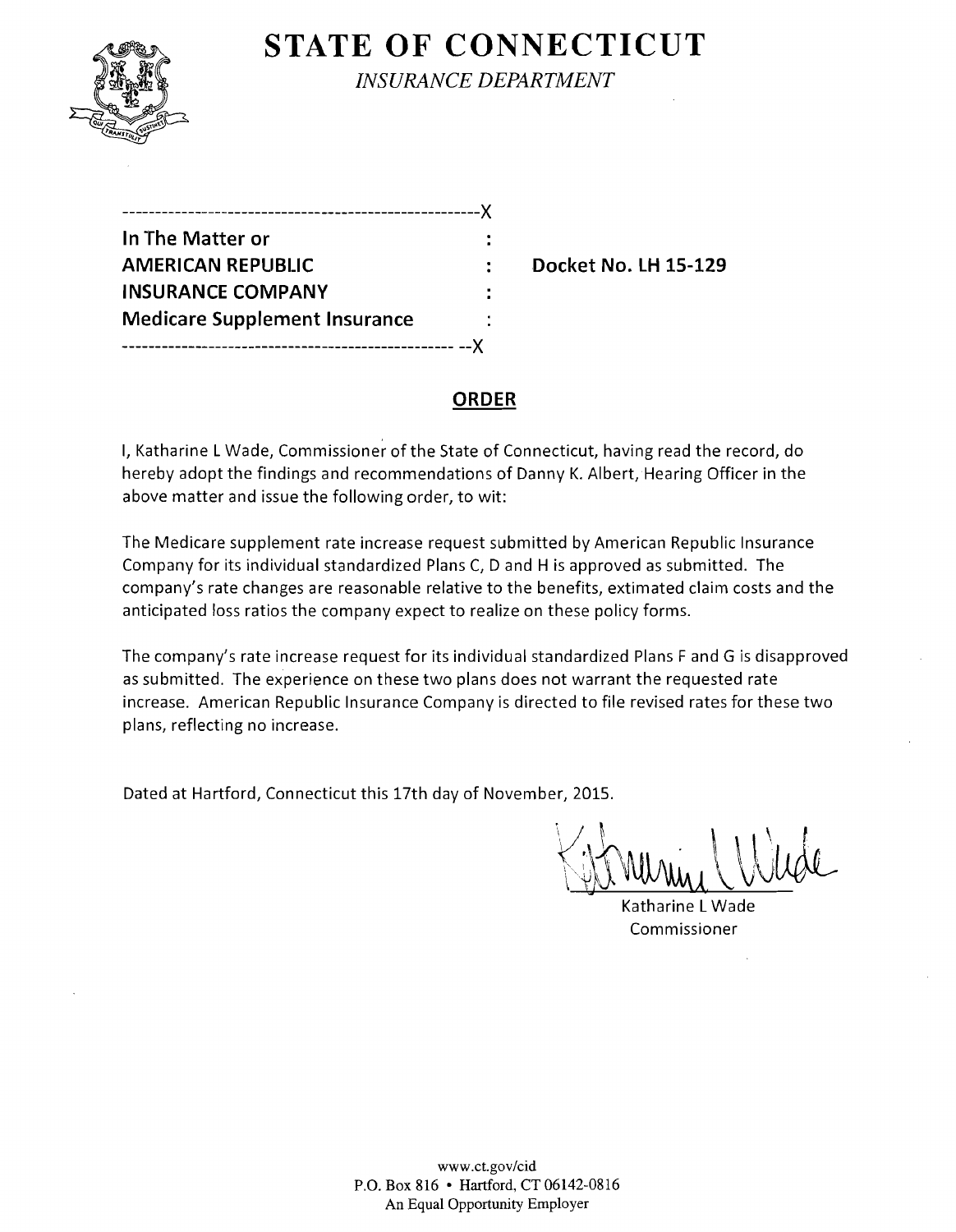# **STATE OF CONNECTICUT**



*INSURANCE DEPARTMENT* 

| In The Matter or                     |  |
|--------------------------------------|--|
| <b>AMERICAN REPUBLIC</b>             |  |
| <b>INSURANCE COMPANY</b>             |  |
| <b>Medicare Supplement Insurance</b> |  |
|                                      |  |

**Docket No. LH 15-129** 

### **PROPOSED FINAL DECISION**

## **1. INTRODUCTION**

The Insurance Commissioner of the State of Connecticut is empowered to review rates charged for individual and group Medicare supplement policies sold to any resident of this State who is eligible for Medicare. The source for this regulatory authority is contained in Chapter 700c and Section 38a-495a of the Connecticut General Statutes.

After due notice, a hearing was held at the Insurance Department in Hartford on Thursday, October 29, 2015, to consider whether or not the rate increase requested by American Republic Insurance Company on its individual Standardized Medicare supplement business should be approved.

No members from the general public attended the hearing.

No Company representatives from American Republic Insurance Company attended the hearing.

The hearing was conducted in accordance with the requirements of Section 38a-474, Connecticut General Statutes, the Uniform Administrative Procedures Act, Chapter 54 of Section 38a-8-1 et seq. of the Regulations of Connecticut State Agencies.

A Medicare supplement (or Medigap) policy is a private health insurance policy sold on an individual or group basis, which provides benefits that are additional to the benefits provided by Medicare. For many years Medicare supplement policies have been highly regulated under both state and federal law to protect the interests of persons eligible for Medicare who depend on these policies to provide additional coverage for the costs of health care.

Effective December 1, 2005, Connecticut amended its program of standardized Medicare supplement policies in accordance with Section 38a-496a of the Connecticut General Statutes,

> www.ct.gov/cid P.O. Box 816 • Hartford, CT 06142-0816 An Equal Opportunity Employer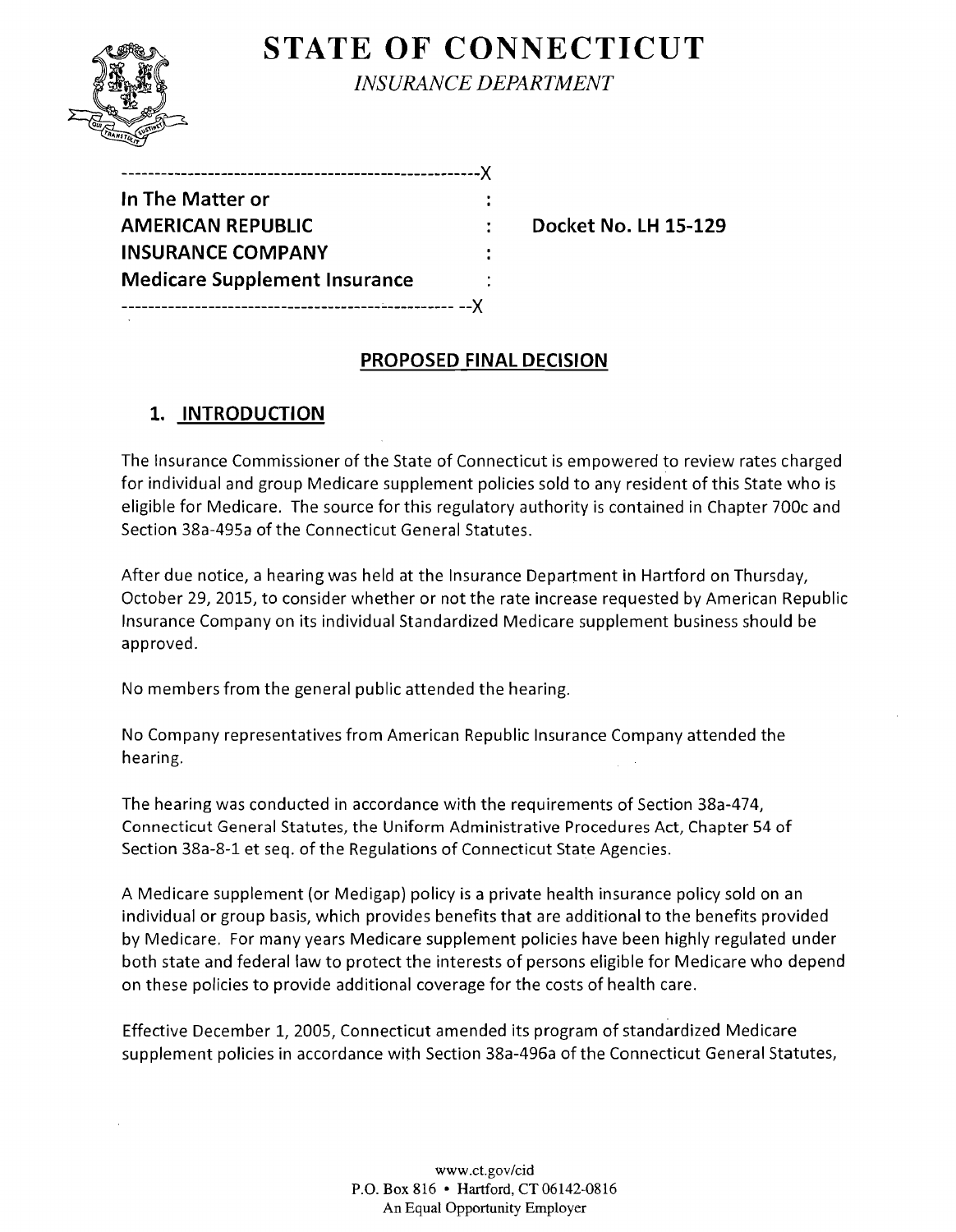and Sections 38a-495a-l through 38a-495a-21 of the Regulations of Connecticut Agencies. This program, which conforms to federal requirements, provides that all "core" package of benefits known as Plan A. Insurers may also offer anyone or more of eleven other plans (Plans B through N).

Effective January 1, 2006, in accordance with Section 38a-495c of the Connecticut General Statutes (as amended by Public Act 05-20) premiums for all Medicare supplement policies in the state must use community rating. Rates for Plans A through N must be computed without regard to age, gender, previous claims history or the medical condition of any person covered by a Medicare supplement policy or certificate.

The statute provides that coverage under Plans A through N may not be denied on the basis of age, gender, previous claims history or the medical condition of any covered person. Insurers may exclude benefits for losses incurred within six months from the effective date of coverage based on a pre-existing condition.

Effective October 1, 1998, carriers that offer Plan B or Plan C must make these plans as well as Plan A, available to all persons eligible for Medicare by reason of disability.

Insurers must also make the necessary arrangements to receive notice of all claims paid by Medicare for their insureds so that supplement benefits can be computed and paid without requiring insureds to file claim forms for such benefits. This process of direct notice and automatic claims payment is commonly referred to as "piggybacking" or "crossover".

Sections 38a-495 and 38a-522 of the Connecticut General Statutes, and Section 38a-495a-l0 of the Regulations of Connecticut Agencies, state that individiaul and group Medicare supplement policies must have anticipated loss ratios of 65% and 75%, respectively. Under Sections 38a-495-7 and 38a-495a-l0 of the Regulations of Connecticut Agencies, filings for rate increases must demonstrate that actual and expected losses in relation to premiums meet these standards, and anticipated loss ratios for the entire future period for which the requested premiums are calculated to provide coverage must be expected to equal or exceed the appropriate loss ratio standard.

Section 38a-473 of the Connecticut General Statutes provides that no insurer may incorporate in its rates for Medicare supplement policies factors for expenses that exceed 150% of the average expense ratio for that insurer's entire written premium for all lines of health insurance for the previous calendar year.

#### II. **FINDING OF FACT**

After reviewing the exhibits entered into the record of this proceeding, and utilizing the experience, technical competence and specialized knowledge of the Insurance Department, the undersigned makes the following findings of fact: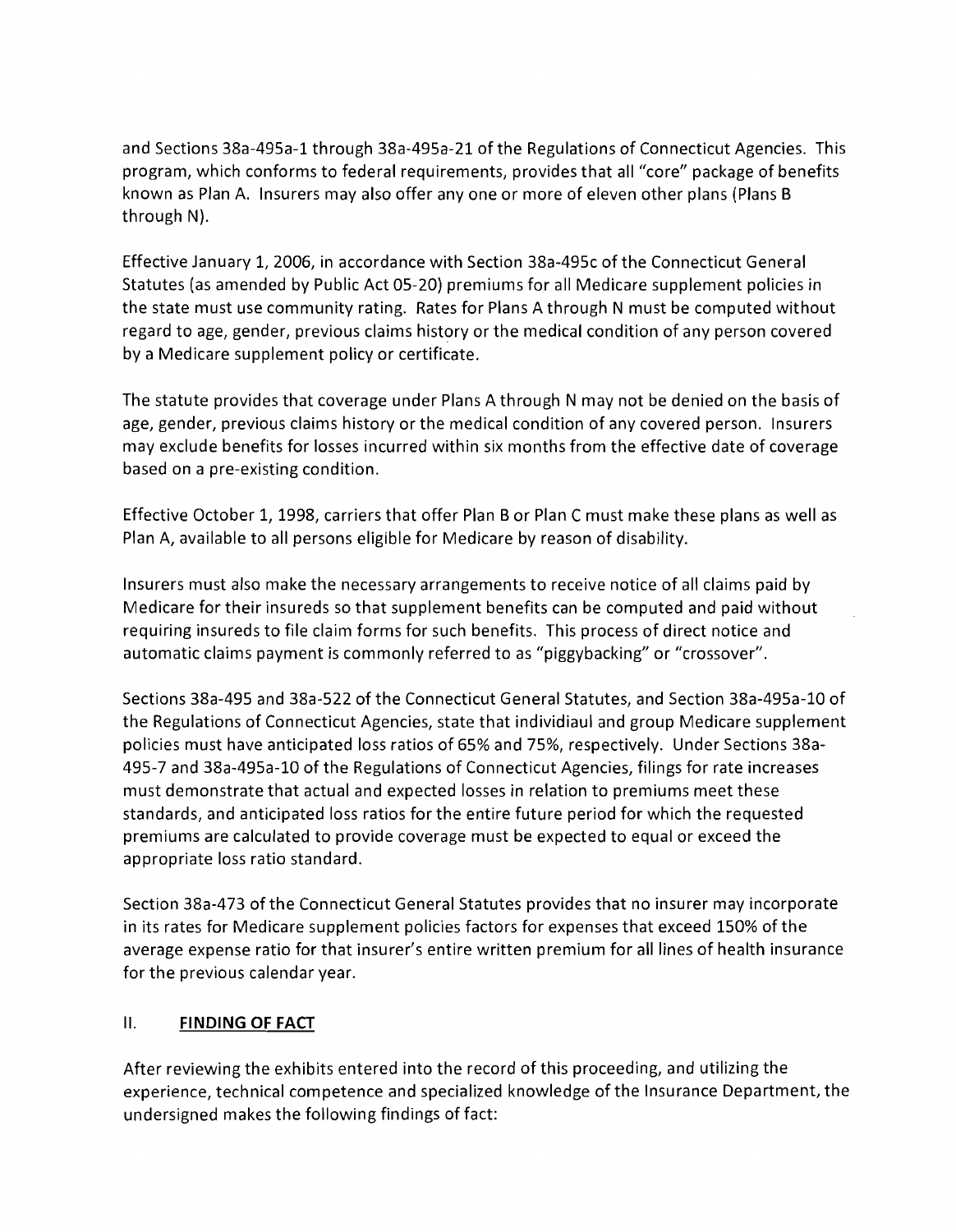- 1. American Republic Insurance Company (acquired from World Insurance Company) has requested a 5.0% rate increase on its individual standardized Medicare supplement policy forms D-A05 (C, D, F, G and H).
- 2. As of August 31, 2015 there were 32 policies in-force in Connecticut and 319 nationwide.
- 3. The most recent rate increase approved was 5.0% effective 1/15/2012 for Plan G and 2.5% effective 2/1/2015 for Plans C, D and H.
- 4. The subject policies are no longer sold.
- 5. American Republic certified that their expense factors are in compliance with section 38a-473, e.G.S.
- 6. American Republic has conformed to subsection (e) of section 38a-495c, C.G.S. regarding the automatic claims processing requirement.
- 7. The proposed rates are designed to satisfy the Connecticut regulatory loss ratio of 65%.
- 8. The following are loss ratios in Connecticut for 2015 (through August) and inception-to-date:

| Plan  | 2015  | Inception |
|-------|-------|-----------|
| C     | 25.8% | 81.8%     |
| D     | 30.8% | 74.7%     |
| F     | 98.1% | 74.0%     |
| G     | 0.9%  | 54.6%     |
| н     | 4.5%  | 79.9%     |
| Total | 40.9% | 76.6%     |

9. The following are loss ratios on a nationwide basis for 2015 (through August) and inceptionto-date:

| Plan  | 2015  | Inception |
|-------|-------|-----------|
| C     | 41.3% | 73.5%     |
| D     | 32.0% | 77.2%     |
| F     | 48.1% | 60.4%     |
| G     | 44.2% | 70.4%     |
| н     | 4.5%  | 82.3%     |
| Total | 41.0% | 75.3%     |

10. Trend of 7.0% was used to project future claims for all plans.